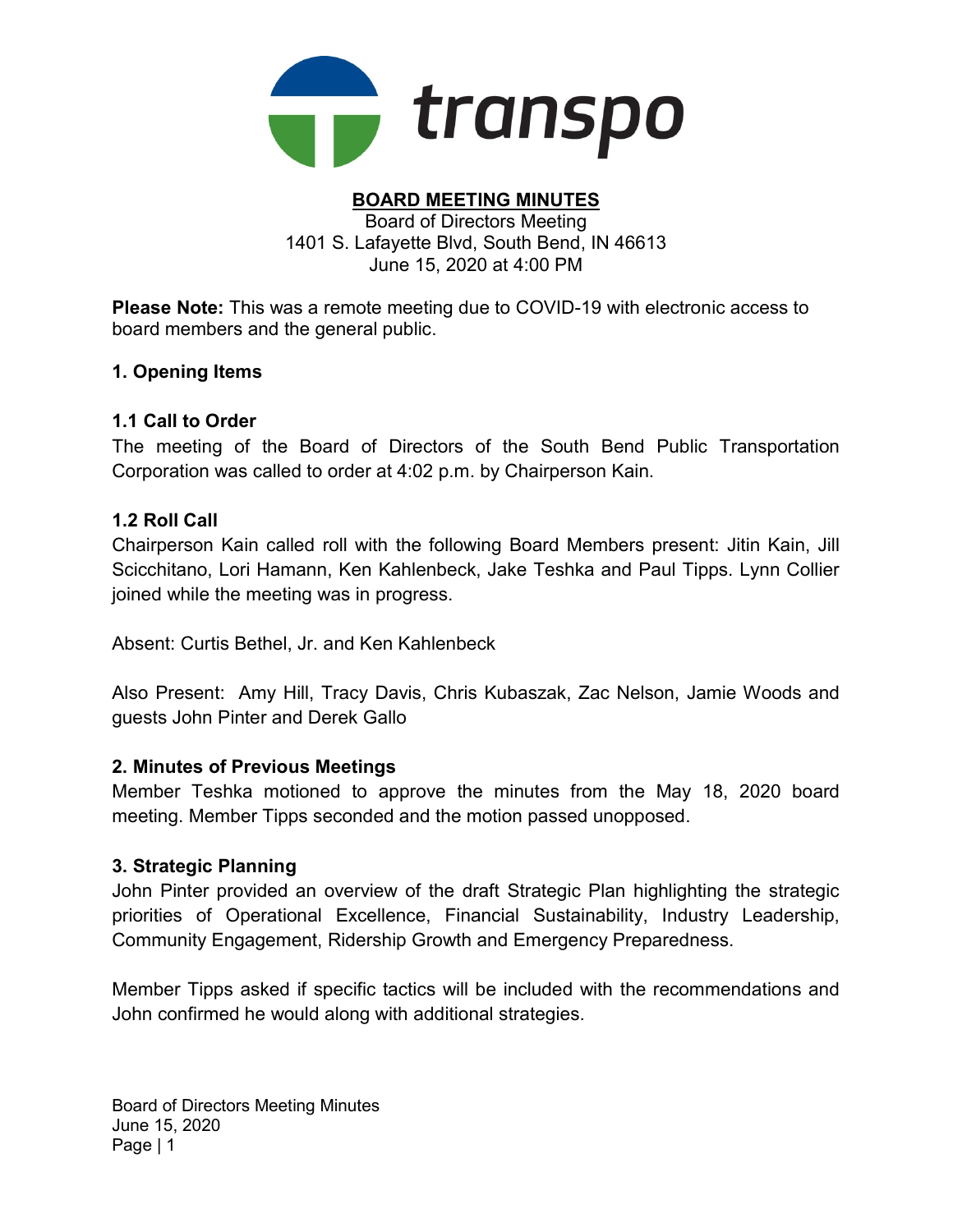Member Hamann asked if there are any national models or initiatives that Transpo should be following. John noted that there are good models out there and the big question is whether it will be an operational or administrative plan. Transpo's goal is an administrative plan that will coincide with a future operational analysis. John noted some examples that were taken into considering for his recommendations include IndyGo, Lafayette, Bloomington, Muncie, Grand Rapids and Ames, IA.

Chairperson Kain asked about the impact of COVID-19 and overall emergency preparedness as the organization moves forward. John explained that it will be important to debrief with the staff to review how the organization did, where there can be improvements and continue to engage with other organizations such as the St. Joseph County Health Department and Emergency Management.

Chairperson Kain commented that diversity and inclusion should be a component of the plan and it was agreed.

# 4. Reports of Management & Staff

# 3.1 Operations Report

General Manager Hill reviewed the May Operations Report noting that fixed route ridership decreased 68.79% compared to May 2019 and 29.09% YTD due to COVID-19.

Access ridership was down 72.63% compared to May 2019 and 50.70% YTD.

Vice Chairperson Scicchitano asked how ridership compared to other systems. General Manager Hill responded all systems are facing decreasing ridership and systems with high commuter ridership have experienced upwards of 80-90% declines. When compared to other systems, our decline peaked just under 80%.

Member Hamann asks if there are plans in place in the event we see spikes in COVID-19 as we move towards resuming full service. General Manager Hill responded that Transpo plans to resume a regular schedule on Monday, July 6 and will have contingency plans in place should we see a surge or experience any operator shortages. Transpo developed the reduced service plan in response to COVID-19 and will be able to implement in the future if needed.

The Safety Report showed no preventable accidents, non-preventable accidents and yard accidents.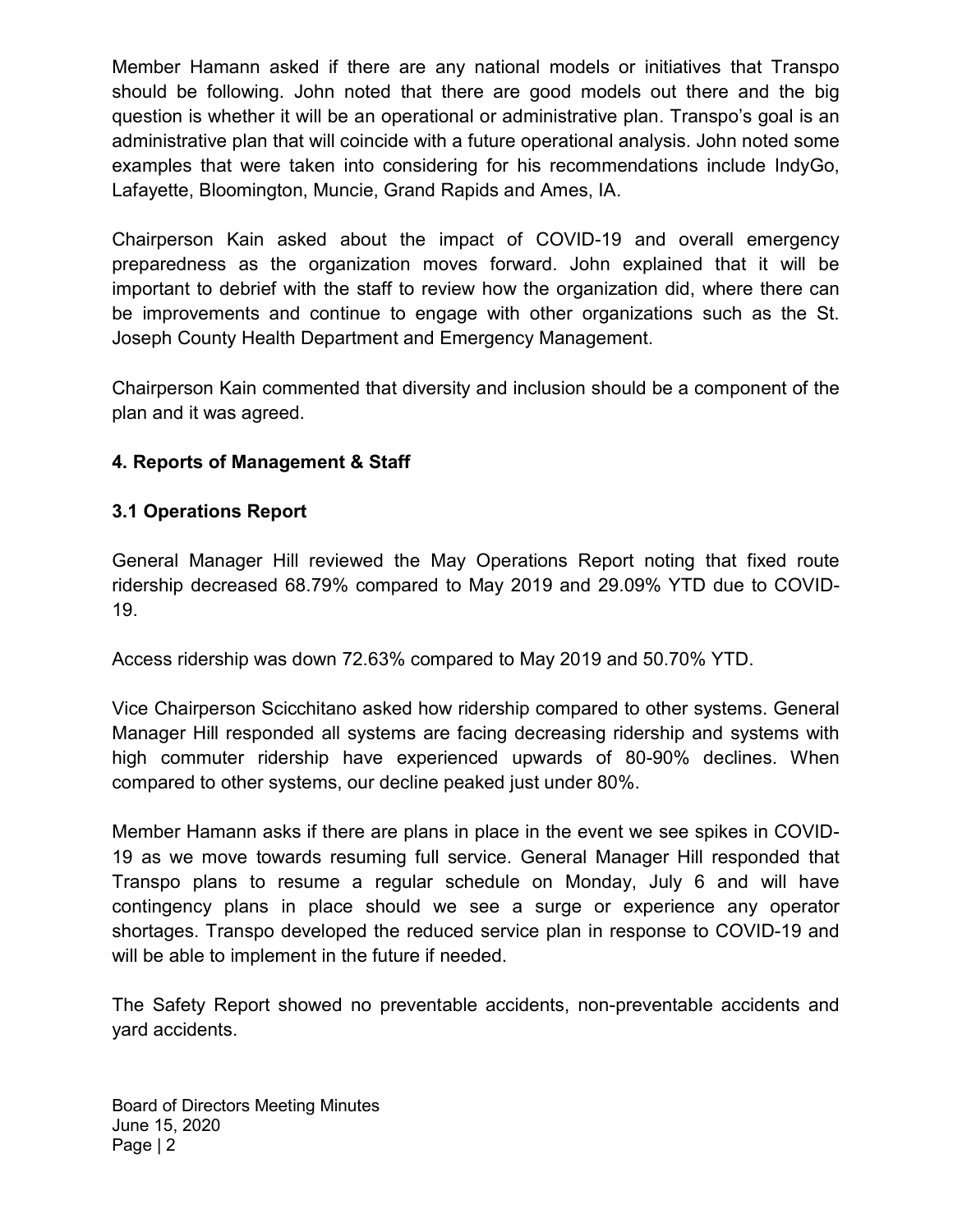The Passenger Service Reports were reviewed noting 19 fixed route reports were received including 11 commendations. Of the eight (8) complaints, four (4) were unsubstantiated, three (3) being monitored and one (1) resulting in disciplinary action. Access and Administration each received one (1) PSR.

The full report was included in the board packet.

# 4.2 Finance Report

Controller Kubaszak reviewed the Finance Report noting Passenger Revenue continues to be under budget due to COVID-19. Non-Operating Revenue was over budget due to the PMTF installment and COIT disbursement. Payroll also continues to be under budget with the reduced service schedule and limited overtime.

Transpo's first property tax installment will be almost \$260,000 less than last year so it is expected to be a \$350-400,000 decrease for the year.

The CARES Act funding has been approved and will be included in the grant funding moving forward.

Preliminary work has started on the 2021 Budget.

Chairperson Kain asked if any additional guidance is needed with the budgeting process. Controller Kubaszak responded that we are already taking the uncertainty with funding into considering. For example, a 25% decrease in PMTF is included in the preliminary figures.

The full report was included in the board packet.

# 4.3 Human Resource Report

Director Davis provided the HR report noting a total employee count of 119. There was one separation and four new hires in May. The recruitment of part-time fixed route operators continues with five open positions.

It was asked if the separation was an operator and Director Davis responded that it was a part-time security guard and the position was filled with one of the new hires.

The full report was included in the board packet.

### 4.4 Maintenance Report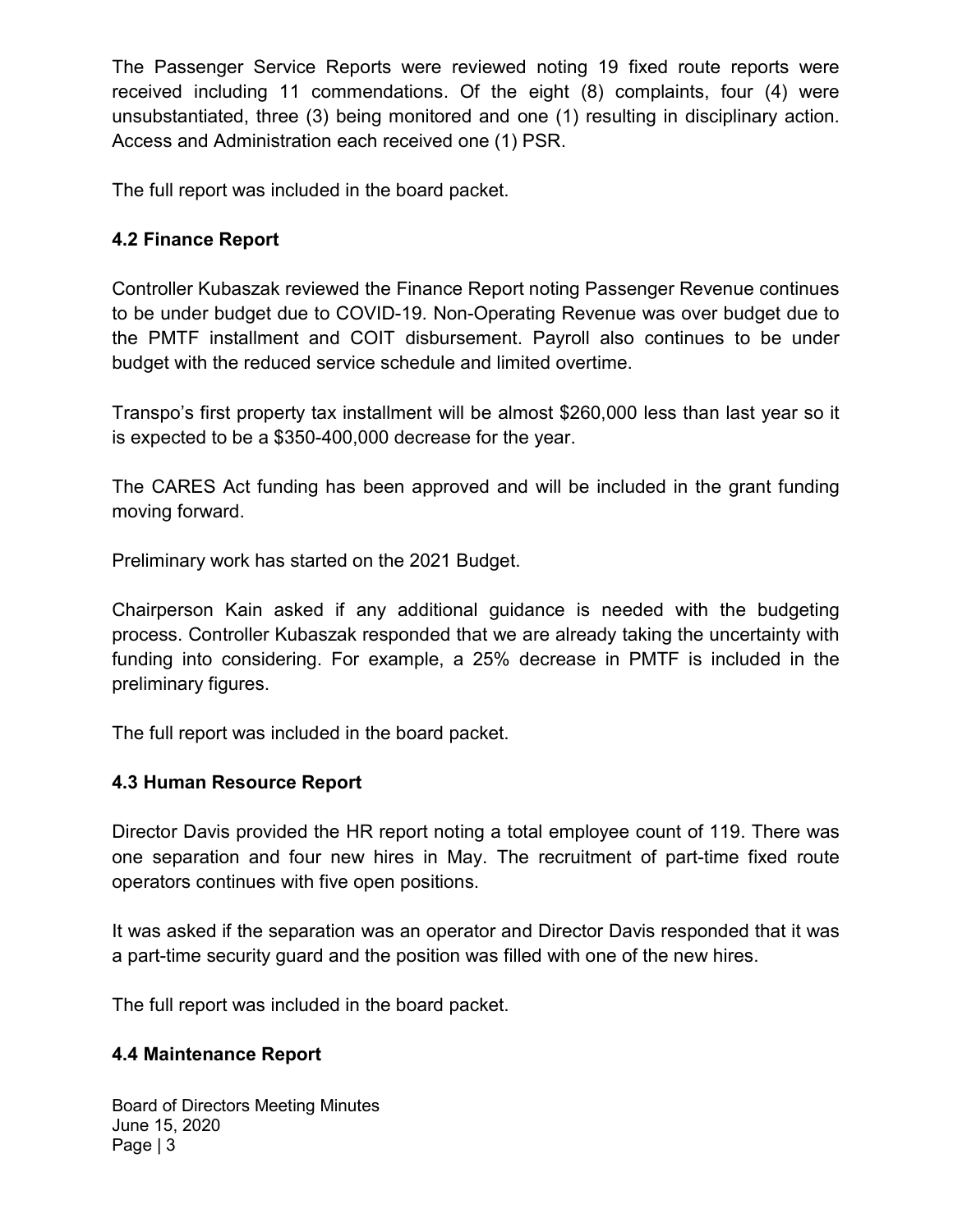General Manager Hill provided the Maintenance Report noting there were 16 Preventative Maintenance inspections completed in May.

She highlighted the operator shields / barriers that were developed by the maintenance team. The first one was installed today and pictures were shared with the board. This will be an added safety measure that will be installed on all buses. This is a significant savings as the cost is approximately \$200 per vehicle compared to upwards of \$5,000. She noted the maintenance staff has done an exceptional job with designing a prototype and working with a local vendor to cut and supply the material.

Member Tipps commented that the barrier looked great and commended the maintenance staff.

Member Kahlenbeck asked about the securement of the barrier and General Manager Hill pointed out that the left side has hinges installed and there is a magnet securement on and above the farebox. Maintenance tested the securements by driving the buses in multiple conditions.

The full report was included in the board packet.

# 4.5 Marketing Report

Director Nelson provided the Marketing Report for May, including social media impact.

He also reviewed the SBCSC Pilot Program ridership now that the pilot period has ended.

The full report was included in the board packet.

# 4.6 Administrative Report

General Manager Hill provided an update on contract negotiations noting the next round will be scheduled for either June 25 or July 15.

Transpo continues to operate the Reduced Service Schedule, but anticipates resuming a regular service schedule on Monday, July 6. Passengers are encouraged to continue wearing face coverings and practicing physical distancing.

Staff is working on the mission statement and will be soliciting employee and board feedback as the process moves forward. This will coincide with the finalization of the strategic plan.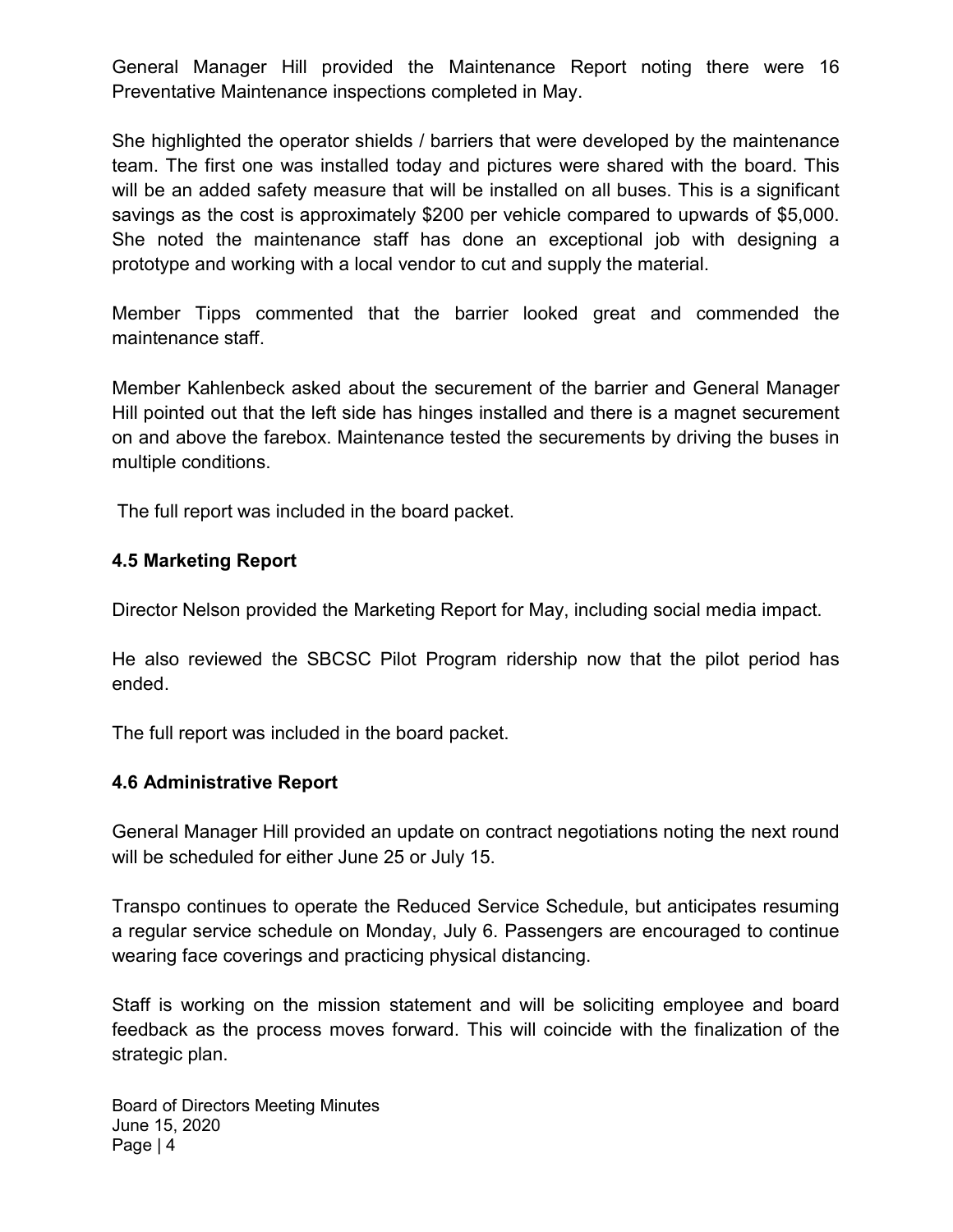The full report was included in the board packet.

### 5.0 Introductions to Resolutions

### 5.1 RESOLUTION NO. 23-2020

A RESOLUTION OF THE BOARD OF DIRECTORS OF THE SOUTH BEND PUBLIC TRANSPORTATION CORPORATION, SOUTH BEND, INDIANA APPROVING THE FINANCIAL TRANSACTIONS INCURRED DURING THE MONTH OF MAY WITHIN THE CORPORATION'S CAPITAL IMPROVEMENT FUND.

**Staff Report:** Investments and payments were made from the Capital Improvement Fund during the month of May. The Corporation's share, which is required by the Federal Government, totaled \$7,777.32.

Member Tipps motioned to approve Resolution 23-2020, Member Hamann seconded the motion. Chairperson Kain called roll for the vote with all members voting in favor. Motion passed 7-0.

### 5.2 RESOLUTION NO. 24-2020

A RESOLUTION OF THE BOARD OF DIRECTORS OF THE SOUTH BEND PUBLIC TRANSPORTATION CORPORATION, SOUTH BEND, INDIANA APPROVING THE FINANCIAL TRANSACTIONS INCURRED DURING THE PAST 31 DAYS OF MAY WITHIN THE CORPORATION'S PAYROLL AND TRANSPORTATION FUND

Staff Report: There were a total of 94 checks issued May 1-31 for a total disbursement of \$461,524.51.

Member Tipps motioned to approve Resolution 24-2020, Member Teshka seconded the motion. Chairperson Kain called roll for the vote with all members voting in favor. The motion passed 7-0.

### 5.3 RESOLUTION NO. 25-2020

A RESOLUTION OF THE BOARD OF DIRECTORS OF THE SOUTH BEND PUBLIC TRANSPORTATION CORPORATION, SOUTH BEND, INDIANA AUTHORIZING MANAGEMENT TO EXTEND THE CURRENT CONTRACT FOR SPECIALIZED LEGAL SERVICES WITH BARNES & THORNBURG LLP THROUGH AUGUST 31, 2020.

Staff Report: The current contract expired May 31, 2020 and an RFP has been issued. Management is requesting the extension of the current contract until a new contract can be awarded by August 31, 2020.

Member Tipps asked if there was a reason why the contract expired. General Manager Hill responded that that staff was aware of the expiration, but due to COVID-19 and the number of RFPs being issued, this was not a high priority.

Member Tipps motioned to approve Resolution 25-2020, Member Hamann seconded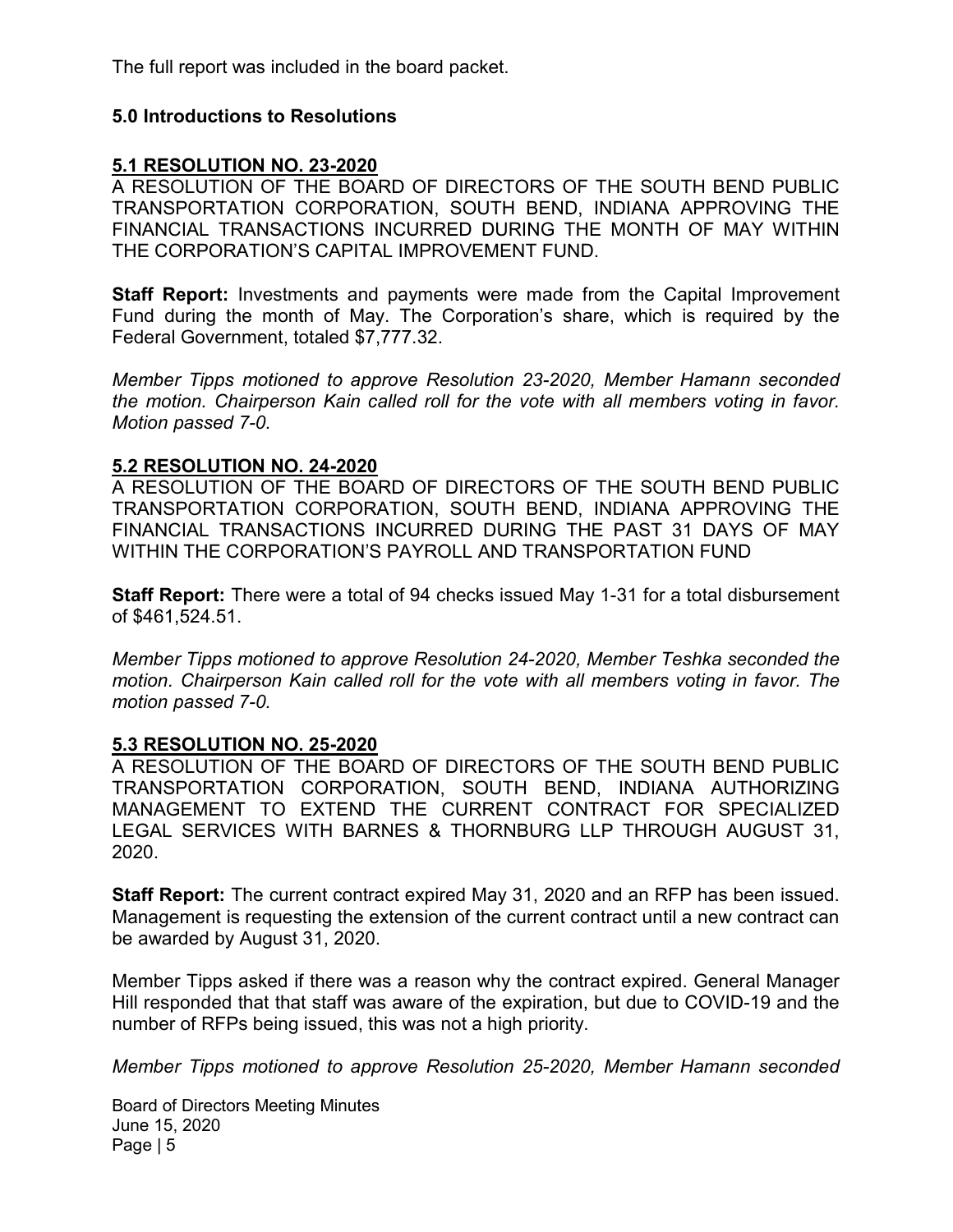the motion. Chairperson Kain called roll for the vote with all members voting in favor. The motion passed 7-0.

### 5.4 RESOLUTION NO. 26-2020

A RESOLUTION OF THE BOARD OF DIRECTORS OF THE SOUTH BEND PUBLIC TRANSPORTATION CORPORATION, SOUTH BEND, INDIANA AUTHORIZING MANAGEMENT TO EXERCISE A ONE-YEAR OPTION WITH PHYSICIANS URGENT CARE FOR OCCUPATIONAL MEDICINE SERVICES

**Staff Report:** Director Davis noted an RFP was issued and a contract awarded to Physicians Urgent Care. The two-year contract includes three one-year options and management is requesting to exercise the first one year option.

Member Tipps asked about the ease of working with Physicians and Director Davis explained there have not been any issues. She noted the extended hours until 8:00 p.m. and availability six days a week has been an asset.

Member Kahlenbeck asked if individuals coordinate through their supervisors and Director Davis responded that she coordinates drug screens and work-related injuries. The supervisors transport employees to and from the random drug screens.

Member Tipps motioned to approve Resolution 26-2020. Member Teshka seconded the motion. Chairperson Kain called roll for the vote with all voting in favor. Motion passed 7-0.

### 5.5 RESOLUTION NO. 27-2020

A RESOLUTION OF THE BOARD OF DIRECTORS OF THE SOUTH BEND PUBLIC TRANSPORTATION CORPORATION, SOUTH BEND, INDIANA AUTHORIZING MANAGEMENT TO ENTER INTO AN AGREEMENT WITH SLATILE ROOFING AND SHEET METAL FOR THE REPLACEMENT OF THE SOUTH STREET STATION ROOF.

Staff Report: Controller Kubaszak reported that an RFP was issued in April 2020 and four bids were received. Based on the proposal review and recommendation from Forum Architects, management would like to proceed with Slatile Roofing.

Chairperson Kain asked if Slatile was the lowest bidder and Controller Kubaszak confirmed they were and reviewed the pricing included in the board packet.

Member Tipps motioned to approve Resolution 27-2020. Member Teshka seconded the motion. Chairperson Kain called roll for the vote with all voting in favor. Motion passed 7-0.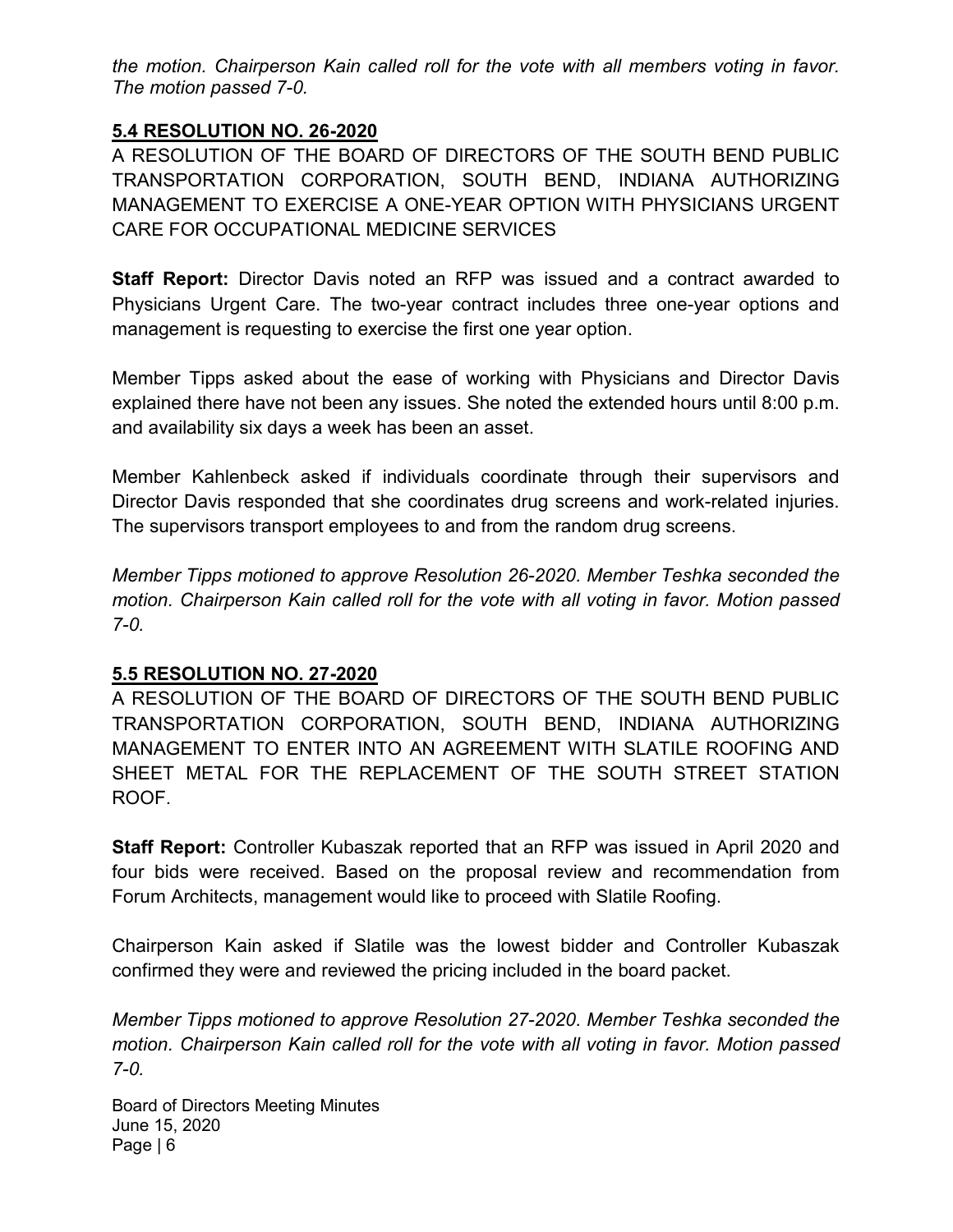### 5.6 RESOLUTION NO. 28-2020

A RESOLUTION OF THE BOARD OF DIRECTORS OF THE SOUTH BEND PUBLIC TRANSPORTATION CORPORATION, SOUTH BEND, INDIANA APPROVING THE SECTION 5310 CAPITAL GRANT AWARDS

Staff Report: Director Nelson reviewed the Section 5310 funding and recommended awarding \$283,251.20 in capital grants to AIDS Ministries/AIDS Assist, Corvilla, Portage Manor and Real Services.

Member Tipps asked about the match requirement and Director Nelson responded that the Federal funds provide 80% and the grant recipient is responsible for providing the 20% local match. Member Tipps also asked what happens if recipients are unable to meet the match requirement. General Manager Hill noted that application process asks about the availability of funding. Controller Kubaszak also noted that vehicles are not ordered until the local match is paid. In the event an agency does not meet the match requirement, Transpo can issue another call for projects or the money is returned.

Member Tipps motioned to approve Resolution 28-2020. Vice Chairperson Scicchitano seconded the motion. Chairperson Kain called roll for the vote with all voting in favor. Motion passed 7-0.

### 5.7 RESOLUTION NO. 29-2020

A RESOLUTION OF THE BOARD OF DIRECTORS OF THE SOUTH BEND PUBLIC TRANSPORTATION CORPORATION, SOUTH BEND, INDIANA APPROVING THE SECTION 5310 OPERATING GRANTS

Staff Report: Director Nelson reviewed and recommended awarding \$190,483 in operating grants to Portage Manor and Real Services. The operating grants provide 50% funding with the recipient responsible for the 50% match.

Chairperson Kain asked about the administration of the grants and it was confirmed that Transpo does administer the grant and Transpo does receive funding to cover those costs.

Member Tipps motioned to approve Resolution 29-2020. Member Hamann seconded the motion. Chairperson Kain called roll for the vote with all voting in favor. Motion passed 7-0.

5. Any Other Motions None

# 6. Chairperson's Report